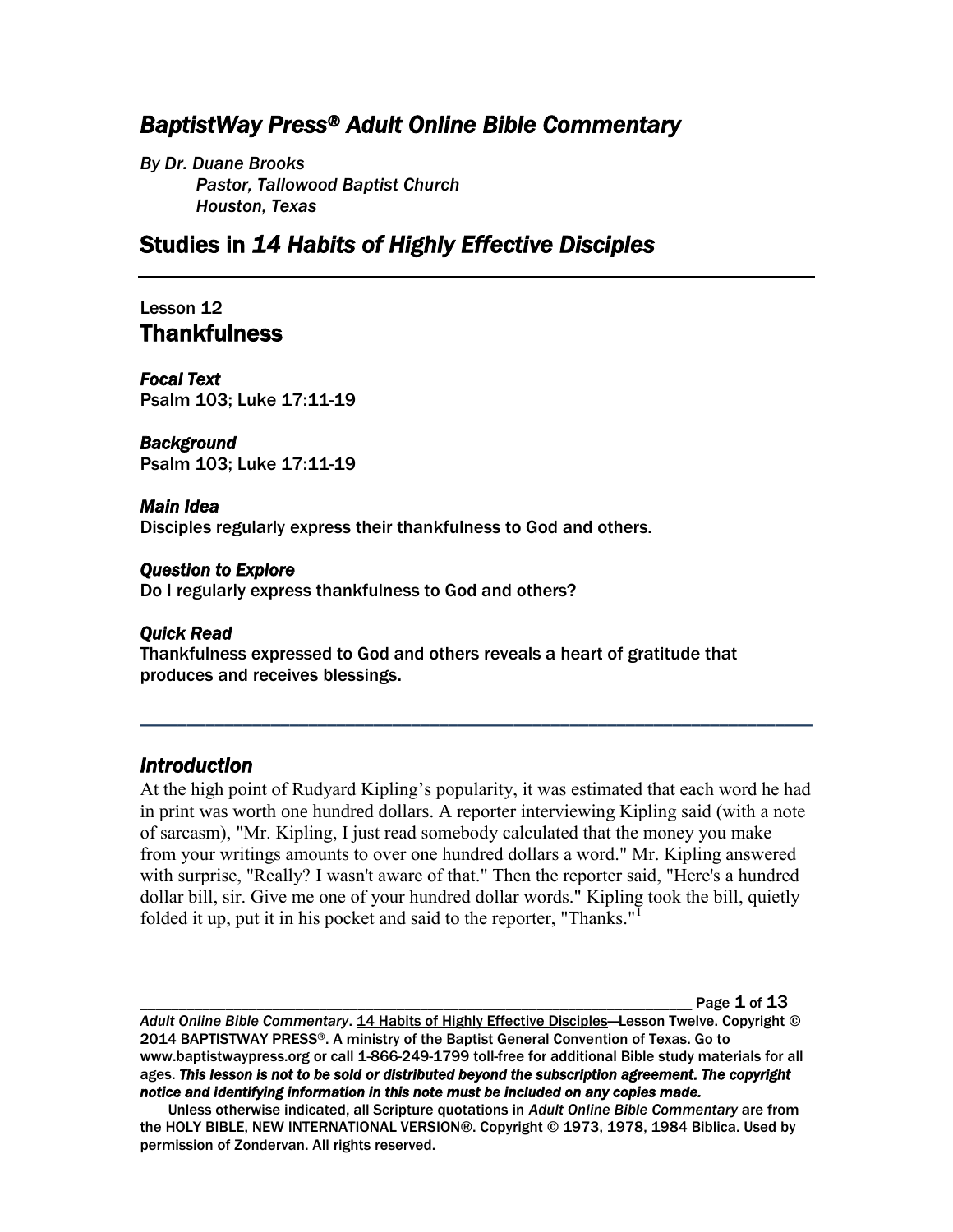We find some of the greatest expressions of gratitude in the "hymnbook of the Old Testament" which we call the Book of Psalms. It turns out that the Book of Psalms is actually five different books. Psalm 100 is perhaps the most famous hymn of gratitude in the Old Testament. A few psalms later, closing out the fourth book of the Psalms with a great call to worship, are Psalms 103-106. Psalm 103 is a masterpiece of praise to God. In a declaration of contentment, King David gives thanks in this psalm without a single petition, never asking for anything from God at all.

Sometimes the psalms are addressed to God. At other times the psalmist speaks to a group of people. In Psalm 103, David talks to himself. Bless the Lord O *my* soul! One man was asked why he talked to himself. He explained, "Well for two reasons: first I like to talk to intelligent people and second, I like to hear intelligent people speak."

David sang about God to his own soul. Thankfully, by recording it, he allowed us to listen in. He lifted a hymn of praise to God with all of his might as he remembered all of God's benefits. David was able to praise God with his whole soul because God had made his soul whole. He felt God's forgiveness, he had been healed, God had lifted him out of the pit, and God had satisfied his soul.

Our souls represent our whole beings – who we really are. When our souls speak, what do they say? Perhaps we struggle with pouring our whole souls out into songs because our souls have not been made whole. Dwight McKissic used to say, "If the Lord has blessed your soul, you ought to tell it. If the Lord has made you whole, you ought to yell it!" Only those whose souls have been made whole will praise and bless God with their whole souls.

# *Commentary*

## *We Give Thanks to God Our Provider for Meeting Our Needs (Psalm 103:1-5)*

Twice David instructs his soul to praise God. First he summons his inmost being to praise the holy name of the Lord. Second, he remembers God's benefits. Then he enumerates them. The benefits reveal God's covenant love for his people. Our praise should be commensurate with God's comprehensive provision for us. "Forget not all his benefits." David lists at least five specific blessings of God in 103:3-5.

Our God forgives all of our sins. God's forgiveness stems from his nature. Why does God forgive us? Because God is who God is. He is not the great scorekeeper. I know we sometimes think of God up in heaven tabulating our sins. Where did we get that idea? Could it be that we project our own unwillingness to forgive on God. Do we keep score in our relationships? We know what others owe. But not God . . . listen to David and love God.

Marghanita Laski, a leading British humanist and novelist said in a moment of surprising candor, "What I envy most about you Christians is *your forgiveness*. I have nobody to

Page  $2$  of  $13$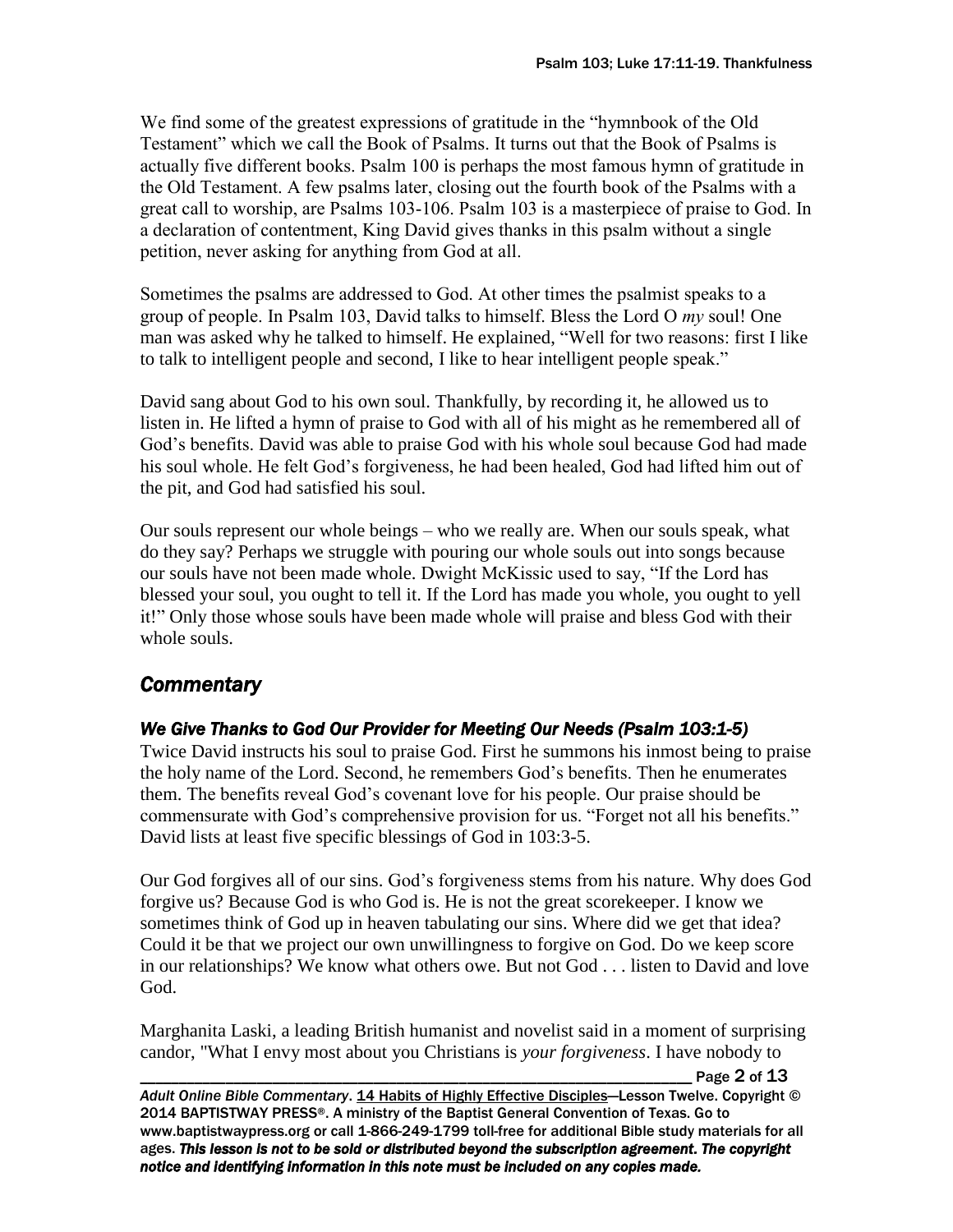forgive me."<sup>2</sup> Everybody needs forgiveness. Apart from the God of the Scriptures, where will we find it? Once we find it we give thanks. Or at least we should.

Our God heals all of our diseases. David knew what it was like to be sick (Psalm 6:2). He realized that God had healed him of his illnesses. What are we to make of this verse in David's song? Is God obligated to heal? No. Our God sometimes heals us here. When he does we give him thanks.

Have you ever been healed? How do you feel about the one who healed you? Some years ago I had a serious condition which required emergency surgery. I remember the doctor who came late that night to operate on me. He was drinking coffee, presumably to wake up for the surgery. Then he came over and tried to speak to me through my sedation – "here are the risks." He enumerated them and then said, "You could die. Do you understand?" The medicine dulled my pain and my comprehension and I agreed whole heartedly with his words.

He did a great job. From time to time I run into him over at Memorial City Medical Center. I am grateful to him for his help and expertise. My bill has been paid, but I owe a continuing debt of gratitude, so every time I see him I still say, "Thanks!"

God promised the Israelites he would heal them: "If you listen carefully to the voice of the LORD your God and do what is right in his eyes, if you pay attention to his commands and keep all his decrees, I will not bring on you any of the diseases I brought on the Egyptians for *I am the LORD who heals you"* (Exodus 15:26). The Hebrew name is Yahweh Rapha – the God who heals you!

Jesus fulfilled this promise in his earthly ministry. Matthew tells us,

Jesus went throughout Galilee, teaching in their synagogues, preaching the good news of the kingdom, and healing every disease and sickness among the people. News about him spread all over Syria, and people brought to him all who were ill with various diseases, those suffering severe pain, the demonpossessed, those having seizures, and the paralyzed, and he healed them (Matthew 4:23-24).

Later we read, "Jesus went through all the towns and villages, teaching in their synagogues, preaching the good news of the kingdom and healing every disease and sickness" (Matthew 9:35).

Jesus did not heal everyone when he was on the earth. Nor does he always heal every physical disease in this lifetime. Our mortality means, in part, that we will die of some infirmity here. But this is not the end of God's healing promise. One day I went to M.D. Anderson to meet my friend whose wife was struggling with the latter stages of cancer. Dan Thompson, who now works for Buckner, made an

Page 3 of 13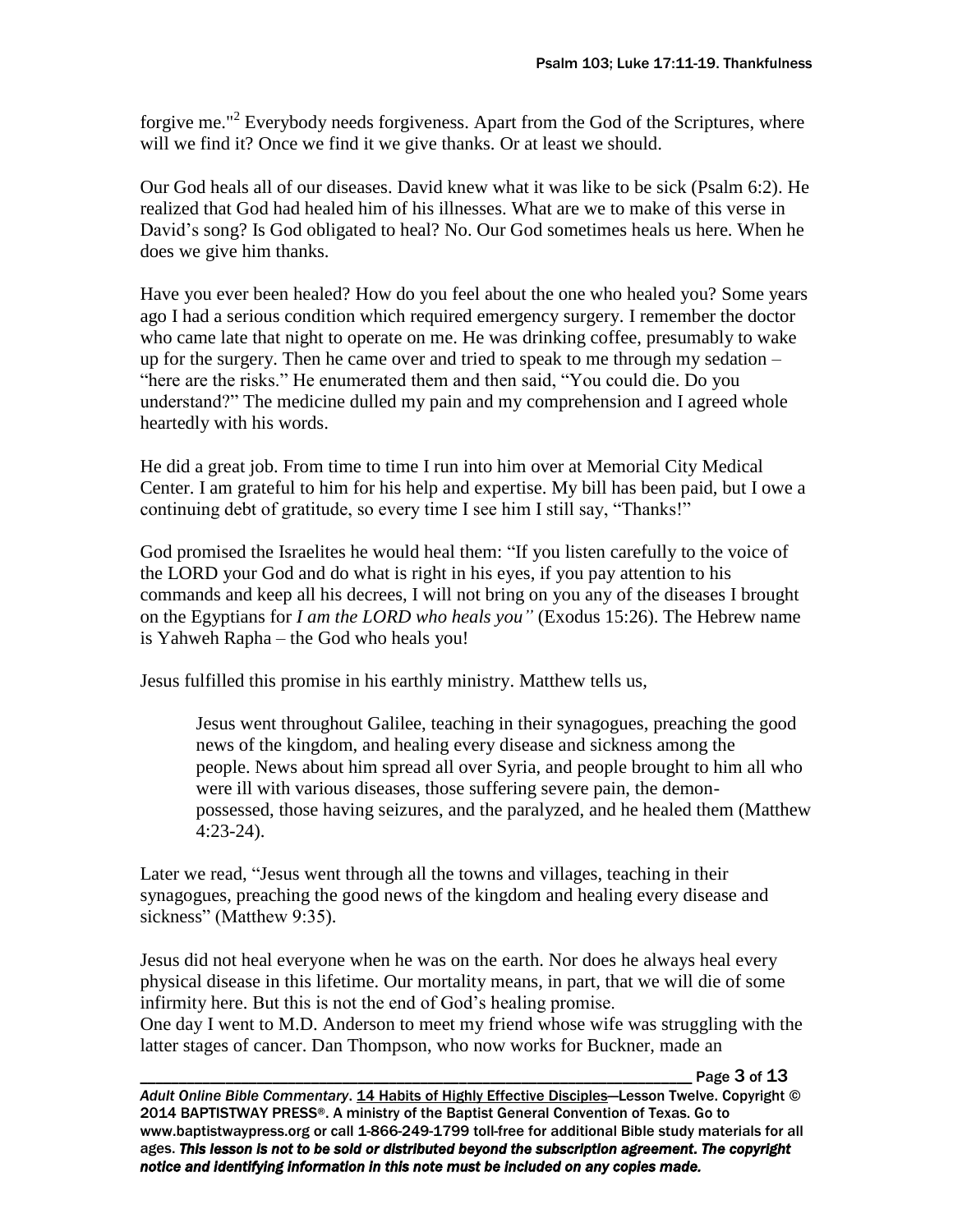unforgettable statement of faith as he battled with Donna's illness: "Whatever God considers to be healing . . . whether he makes her well now, or just makes her well forever in heaven, we trust him." God chose to heal Donna in heaven. For Christians the ultimate healing is resurrection.

Our God also redeems our lives from the pit. What did Erma Bombeck ask, "If life is a bowl of cherries, why am I in the pits?"<sup>3</sup> The Hebrew word for "pit" usually means "ruin, destruction, death or the grave." David may have been in some of the lowest pits in the world. Think about the Dead Sea area as the lowest point on earth.

David ran from Saul in the deserts of Ziph and Maon, and later from Absalom to Mahanaim. Perhaps, the lowest place he went was En Gedi right on the banks of the Dead Sea. David may have gone down into caves in that area. Geologically, by the measure of altitude, one couldn't go any lower than the Dead Sea, the lowest dry land on earth. David also walked into quicksand willingly on occasion – with Bathsheba for instance. When he was at his lowest, the God Most High heard his prayer and helped him, and gave him a reason to rejoice, and a song to sing.

Following God never exempts us from pits. Jeremiah was thrown into an old cistern which was used to catch water. There was no water, only mud. Jeremiah sank into the mud (Jeremiah 38:6, 9). That would be bad, but what if the pit had hungry lions in it, or was on fire? Daniel was thrown into a lion's den (Daniel 6), while Shadrach, Meshach and Abednego were thrown into a fiery furnace (Daniel 3). Paul and Silas landed in a dark dungeon because of their faithfulness to Christ (Acts 16:20-25).

I felt sorry for a poor deer in the park beside a zoo. The confused young deer jumped gracefully over a wall, only to find itself in a lion's den. Of course, the pit can be a scary place, combining our acrophobia with our claustrophobia.

Remember Jessica McClure? On October 14, 1987 this eighteen-month-old fell down an abandoned well or drainage pipe. The whole country kept vigil as rescue workers labored for fifty-eight hours and moved earth to rescue the toddler from an abandoned well. She became, as a movie title put it, "Everybody's baby."

Pits can take many forms: some are shaped like depression; others like disobedience; still others like disease. How low can we go? No matter. When we are at our lowest, God Most High hears our cries and lifts us back to life again. He redeems us and ransoms us and rescues us. How can we not rejoice in him? God will lift us if we will let him.

I remember as a college student attending a revival service at Calvary Baptist Church in Waco. Thirty-two hours from home, I was overwhelmed by a sense of loss. Walking into the worship center I heard our choir singing, "From sinking sand, he lifted me. With tender hand, he lifted me. From shades of night to plains of light, oh praise his name he lifted me." Then and there God fulfilled the words of that song and this psalm.

Page 4 of 13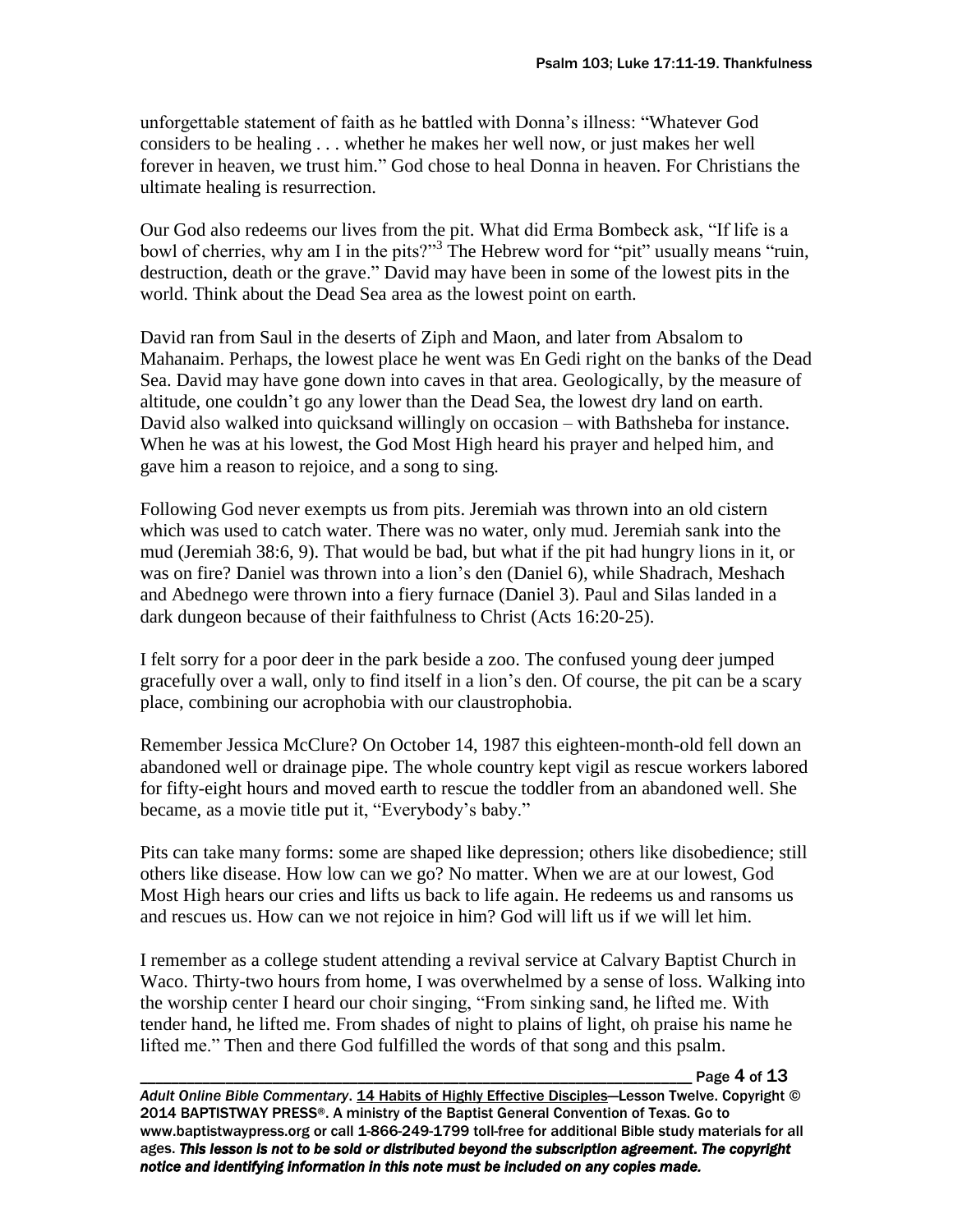Our God crowns us with love and compassion. Remember David is talking to his soul. He knows something about being crowned. David himself had been through an anointing at Bethlehem and two coronations: he reigned over Judah at Hebron for seven-and-onehalf years, and then over all of Israel at Jerusalem for another thirty-three years.

Which crown was his favorite? The best crown David possessed was the love and compassion of God which crowned his soul. Love is the beautiful Hebrew word *chesed* which means "God's covenant faithfulness and love." "Compassions" is plural in this verse. Our gracious God never runs out of love for his children. David was most grateful for this spiritual crown. Remember that David steadfastly refused to crown himself or take Saul's crown. If we crown ourselves it will not work.

In the New Testament we read about the crowns that God has given to us. Paul tells the Corinthians that our crown is incorruptible (1 Corinthians 9:25). At the end of his ministry he reminds Timothy of the crown of righteousness that is reserved for all who love Christ's appearing (2 Timothy 4:7-8). To the churches in Asia, Jesus promises crowns in the Revelation "I will give you a crown of life" (Revelation 2:10); and "let no one take your crown" (Revelation 3:11). We either wear the crown of God's love and compassion or we are forever at the crown store trying to find one that fits.

Our God satisfies our desires with good things. We thank God because he satisfies. How does he do it? God gives us himself first. David does not say that money satisfies, or pleasure, or food. God is the one who satisfies our desires**.**

Jonathan Edwards wrote,

The enjoyment of [God] is the only happiness with which our souls can be satisfied…Fathers and mothers, husbands, wives, or children, or the company of earthly friends are but shadows, but enjoyment of God is the substance. These are but scattered beams, but God is the sun. These are but streams, but God is the fountain. These are but drops, but God is the ocean. $4$ 

Oswald Chambers showed deep insight into our souls when he said,

The man or woman who does not know God demands an infinite satisfaction from other human beings which they cannot give, and in the case of the man, he becomes tyrannical and cruel. It springs from this one thing, the human heart must have satisfaction, but there is only one Being Who can satisfy the last abyss of the human heart, and that is the Lord Jesus Christ. $5$ 

Right after Jesus says don't worry about food or drink, or run after clothes like the pagans he says, "Seek first the kingdom of God . . . Make him your king and all these things will be added unto you" (Matthew 6:33).

Page 5 of 13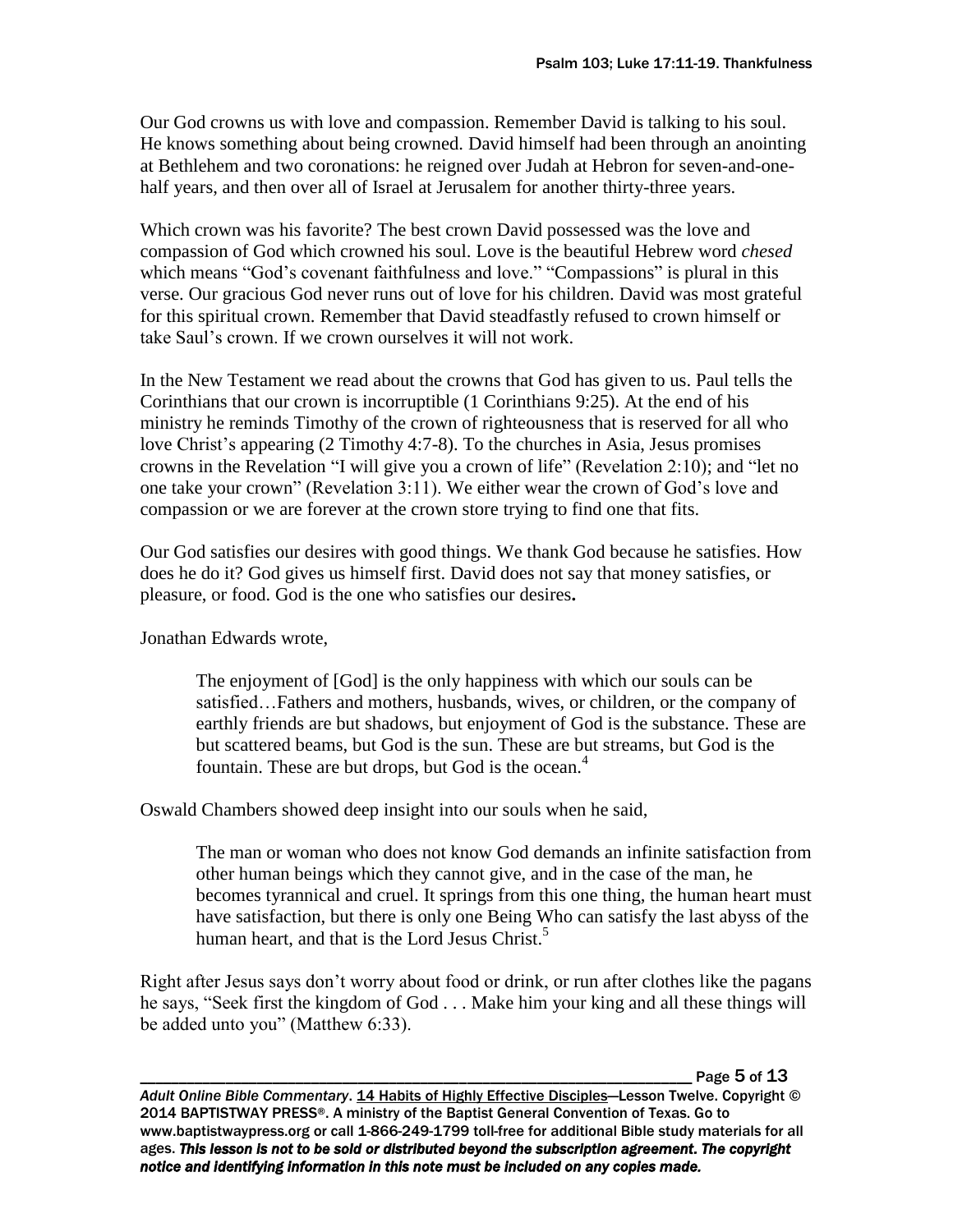We thank God because he renews our youth like the eagles. David was God's man. David was God's old man. David was God's joyful old man. Have you noticed that we all grow older physically, but that does not mean we have to grow old in our spirits. Let us live Browning's words: "Grow older together with me, the best is yet to be."<sup>6</sup>

Eagles live twenty to thirty years in the wild, somewhat longer (into their forties) when living in captivity. They moult every year so that they become new. This symbol of the eagle speaks of freedom and strength. The question for eagles (and people) is not how *long* we live but how *well* we live; not the *amount of years* in the life, but the *amount of life* in the years.

At this writing, our pastor emeritus at Tallowood approaches his  $92<sup>nd</sup>$  birthday. After he retired from Tallowood, Lester Collins preached in interim pastorates for nearly twenty years. Then he returned to us and started a vibrant Sunday School class. A few Sundays ago, they had over eighty people in attendance, so I helped carry chairs into the room to make room for more. Every day he shows all of us how God is renewing his strength to make a difference for his whole life.

### *We Give Thanks To God Our Judge for Declaring Us Forgiven (Psalm 103:6-13)*

David, a man after God's own heart, reveals God's heart to us. He speaks of God as a righteous judge who gives justice to the oppressed. We are watching the dawning of a new generation of Christians who share a deep passion for justice. God, who revealed himself to Moses, is compassionate and gracious, slow to anger, and abounding in love. David corrects our misunderstanding of God: he will not always accuse. True, God convicts us of sin, but he is not forever accusing us. Satan is the great accuser in Job and in Revelation 12:10; God is the great Redeemer and Forgiver.

We don't have to have anyone else accuse us – because we accuse ourselves, don't we? The United States receives about \$45,000 a year into the "Conscience Fund." People pay back things they have stolen. It is repentance, like Zacchaeus who promised Jesus to make restitution for all he had stolen (Luke 19:8).

One man sent \$10 for blankets he stole in WWII because he wanted to be ready to meet God. One woman sent in two 8-cent stamps. Another man wrote, "I can't sleep because of my constant guilt. Here is \$125. If I still can't sleep I'll send in the rest."

God is not waiting to accuse us, but our own consciences accuse us. David wrote in another psalm, "Sing to the LORD, you saints of his; praise his holy name. For his anger lasts only a moment, but his favor lasts a lifetime; weeping may remain for a night, but rejoicing comes in the morning" (Psalm 30:4-5). God does not repay our sins as we deserve. Instead he puts them as far as the east is from the west.

In his unforgettable book *Six Hours One Friday*, Max Lucado told about his eldest daughter Jenna. When she was four she wrote on the wall with a crayon. She confessed it

Page 6 of 13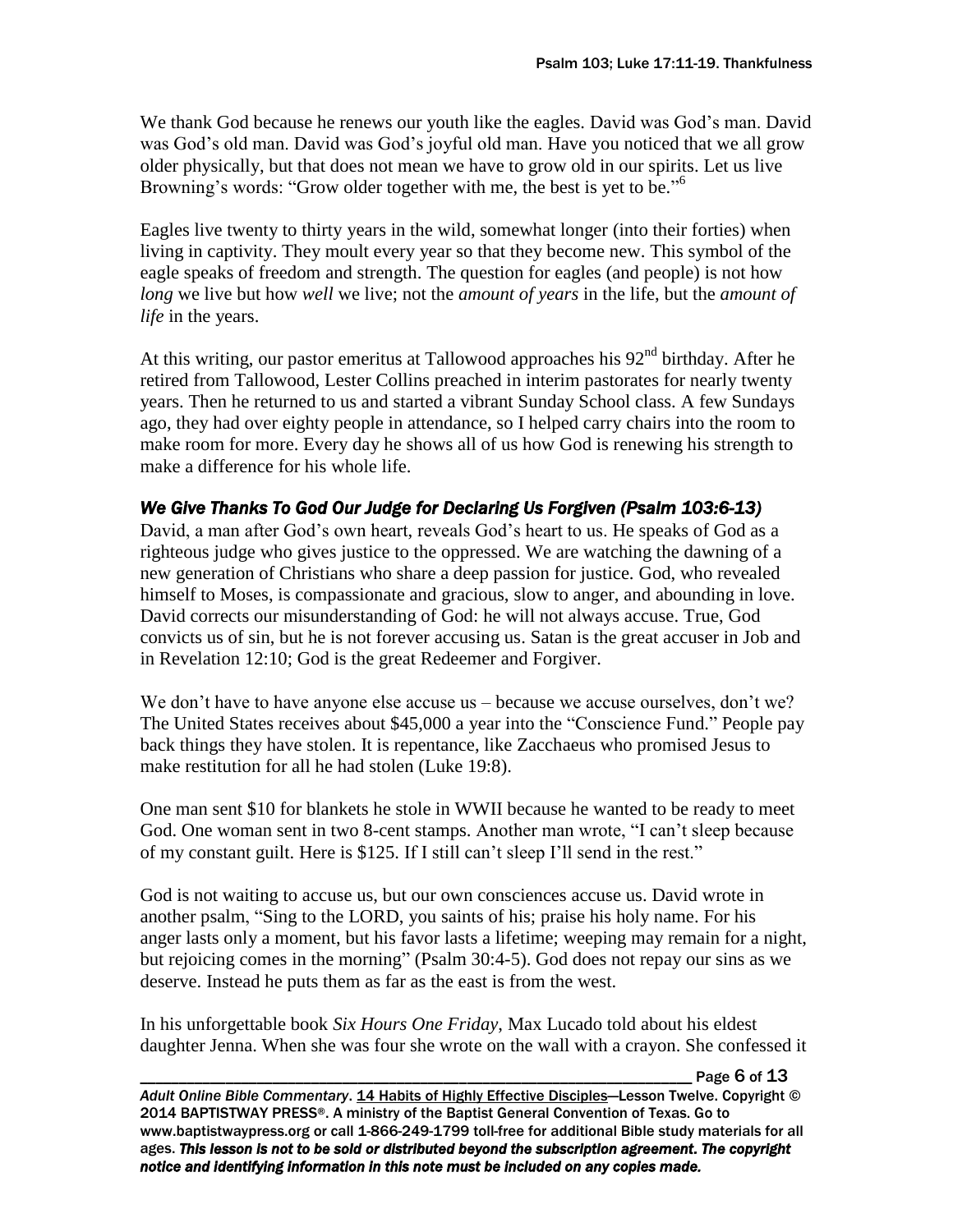to him and he asked, "Is it a good thing to write on the wall." "No." He said, "What does daddy usually do when you write on the wall?" "Spank." "What do you think daddy should do this time?" "Love," she said.<sup>7</sup> And so our God does.

## *We Obey God Because He is the Eternally Holy King (Psalm 103:14-22)*

As a father, God knows our frailty. We are here today and gone tomorrow. Not so with God. He is eternal. From everlasting to everlasting he loves those who fear him. In his holiness he asks us to keep covenant and obey him.

King David bows before the sovereignty of the ultimate kingdom. David ruled Judah and Israel. But David's God ruled the world. No wonder David calls for everyone to praise God. The angels and the mighty ones, the heavenly hosts and his servants, all his works are to praise God. David, too will praise God with his whole soul, because God has made his soul whole.

### *Being the One Who Returns (Luke 17:11-19)*

In the New Testament, Luke introduces us to an unlikely worshiper: a Samaritan leper. What do we owe to our Deliverer? If someone rescued you, what would you do?

A few weeks ago, a dog had his paw stuck in a chain link fence, and a police officer came and freed him. Fearing he had harmed the dog in the act of rescue, the officer followed the dog but the dog ran off. When the officer went back to his car, he found the dog sitting in the front seat. Who knows what the dog was thinking. Somehow it seemed like an expression of gratitude: "You set me free so I am going with you."

If somebody delivered us would we want to be with them and spend our whole life with them? Luke tells the story of a man who did just that!

Jesus was literally betwixt and between: between Galilee and Samaria he was "in the midst." Part way between the town and the country – he was in the middle. There he met ten lepers who were in permanent limbo – unable to enter the town or the temple. When he came close, they had to move because of concerns that they might be contagious. They see Jesus as their great chance. He sends them to the priests to confirm they are cleansed, and *as they go* they are cleansed.

Interestingly, the Samaritan has no need to go to the priest, because he is not welcome in the temple. But one who is greater than the temple is right there. So he comes offering loud and lavish praise as he bows lowly before Jesus.

In fact, he was an unlikely disciple. Leprosy was the great equalizer, but this man had two strikes against him. He was a leprous Samaritan who cried out for mercy. But when Jesus sent them and healed them, only one turned back glorifying God and falling before him in gratitude. What does it look like to give God glory and express gratitude?

Page 7 of 13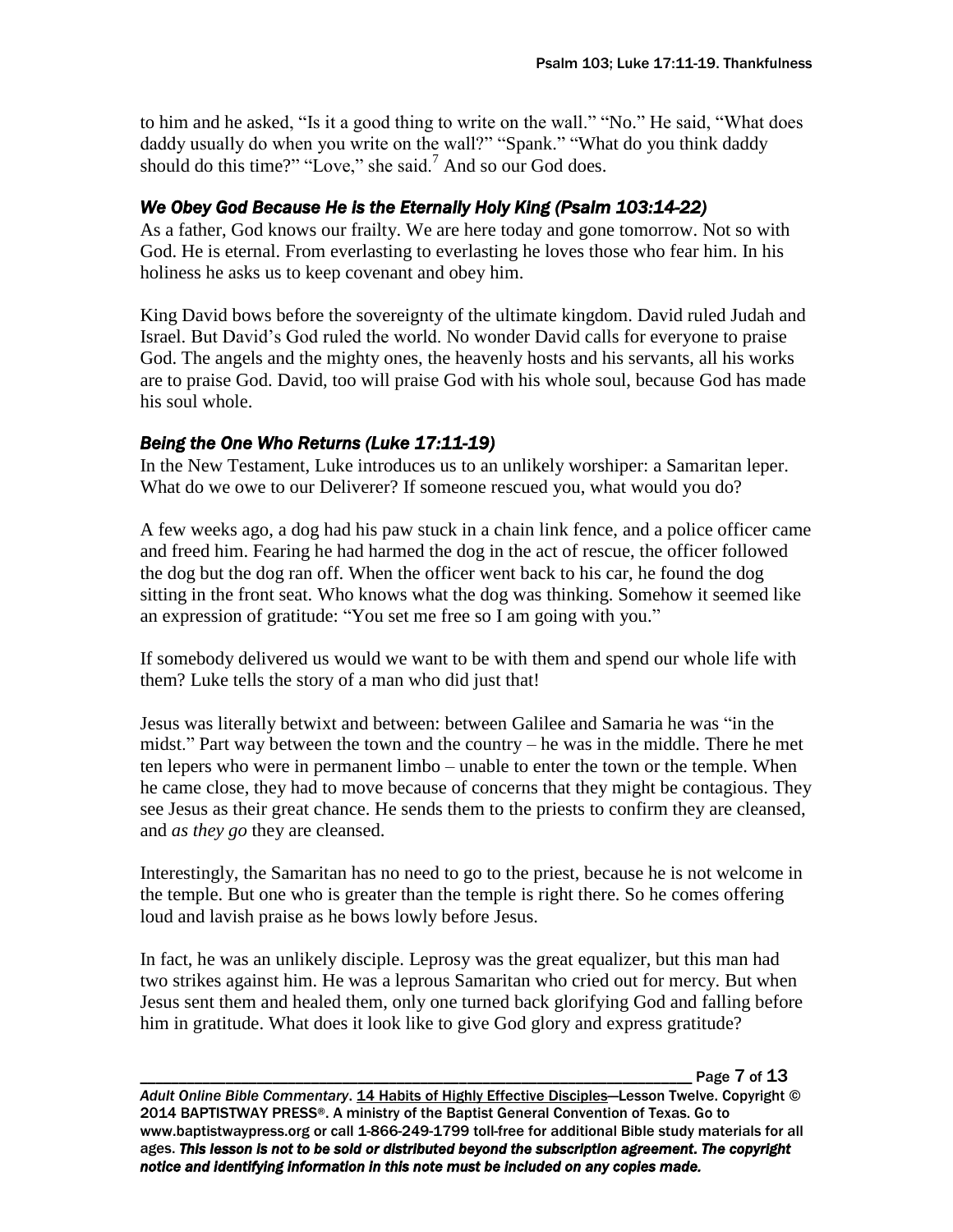Pastor H.B. Charles tells a story about a woman he knew who showed up at church and prayed the same simple prayer. "O Lord, thank you Jesus," she prayed week after week. The kids at church would start laughing every time she opened her mouth because they knew it would be the same prayer—"O Lord, thank you Jesus."

Finally somebody asked her, "Why do you pray the same little prayer?" She said, "Well, I'm just combining the two prayers that I know. We live in a bad neighborhood and some nights there are bullets flying and I have to grab my daughter and hide on the floor, and in that desperate state all I know how to cry out is, 'O Lord.' But when I wake up in the morning and see that we're okay I say, Thank you Jesus." She said, "Those are the only two prayers I know and when I get to church God has been so good I just put my two prayers together, 'O Lord, thank you Jesus.'"

All ten lepers prayed to the Lord for mercy, but only one prayed, "Thank you Jesus." What do we pray today?

What do we want from God? We can be sure that God wants more for us than we want from him. Whatever our greatest physical or temporal need is, greater still is our spiritual need. We might be satisfied with the temporal, but God is focused on the eternal. God doesn't just want to heal us; he wants to save us.

Ingratitude is our great sin. It becomes the root of other sins in our lives. But when we live with gratitude we are able to live as disciples. In Luke's story and in Psalm 103 we see one great truth for disciples: our gratitude is centered in the person of God even more than the provision of God.

### *We Go to the Master of Mercy Because He Alone Holds Our Hope of Healing (Luke 17:11-14)*

If we were lepers, we might want healing more than anything. Leprosy was pernicious and insidious. It was a cruel and disfiguring death sentence in the ancient world. If you had it everybody knew you had it.

Who did the lepers think they were? They were lepers, unclean and unworthy of spiritual or even human interaction. Misery loved company and they had found it among other lepers. If you have leprosy, there is no fear of contracting it again. They were humble – staying at a distance. But they were also audacious – shouting to Jesus with loud voices. I love their humility, and their urgency, and their audacity. Jesus heard them, and best of all he took the time to look and see them.

Who did they think Jesus was? Jesus – "Master" – *epistaths* which means "commander" – it implies power and authority. What did they want from Jesus? We hear their plaintive cry, "Have mercy on us." Literally, they beg, "mercy us." Mercy is when we do not get what we deserve. They ask the Master of all mercy to have mercy on them. Are you

Page 8 of 13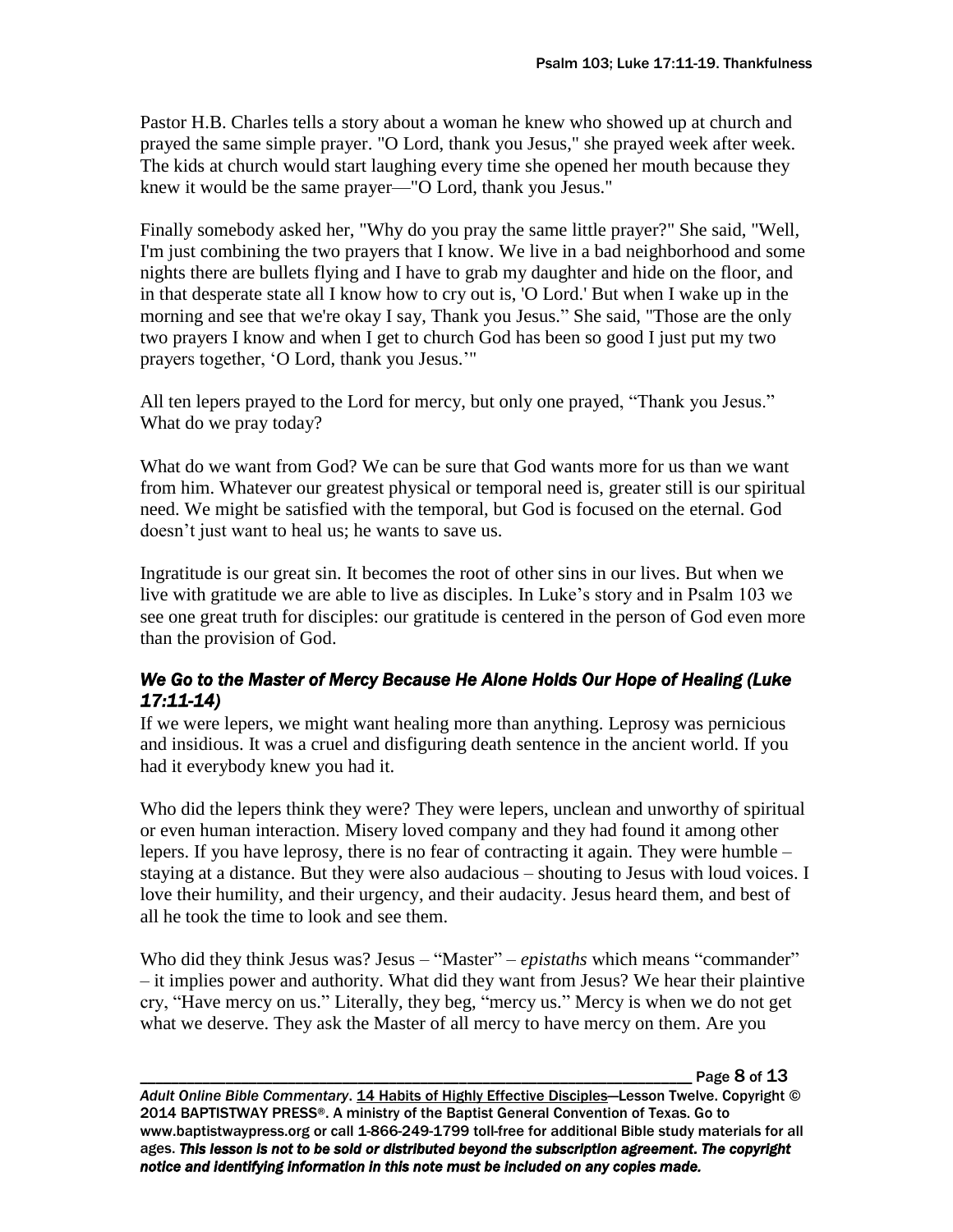familiar with the "Jesus Prayer?" It states, "Lord Jesus Christ, Son of God, have mercy on me a sinner $\cdot$ <sup>8</sup>

When Jesus saw them, he sent them to the priest. In so doing, Jesus acknowledged the legal requirements for those who were healed, and he also evoked their faith. The Old Testament law required that they go to the priest, but they would have had no reason to go to the priest unless they were healed. This gave them a glimmer of hope. As the lepers obeyed Jesus, they were healed.

In his book *The Divine Commodity*, Skye Jethani shares a story from a trip he took to India with his father. While walking the streets of New Delhi, a little boy approached them. He was, "skinny as a rail wearing tattered blue shorts. His legs were stiff and contorted, like a wire hanger twisted upon itself."

Because of his condition, the little boy could only waddle along on his calloused knees. He made his way toward Skye and his father and cried out, "One rupee, please! One rupee!" Skye describes what happened when his father eventually responded to the boy's persistent begging: "What do you want?" Skye's father asked. "One rupee, sir," the boy said while motioning his hand to his mouth and bowing his head in deference. Skye's father laughed. "How about I give you five rupees?" he said.

The boy's submissive countenance suddenly became defiant. He retracted his hand and sneered at them. He thought the man was joking, having a laugh at his expense. After all, no one would willingly give up five rupees. The boy started shuffling away, mumbling curses under his breath.

Skye's father reached into his pocket. Hearing the coins jingle, the boy stopped and looked back over his shoulder. Skye's father was holding out a five-rupee coin. He approached the stunned boy and placed the coin into his hand. The boy didn't move or say a word. He just stared at the coin in his hand. They passed him and proceeded to cross the street. A moment later the shouting resumed, except this time the boy was yelling, "Thank you! Thank you, sir! Bless you!" He raced after them once again—not for more money, but to touch Skye's father's feet.

Skye concludes, "This, I imagine, is how our God sees us—as miserable people in desperate need of his help. But rather than asking for what we truly need, rather than desiring what he is able and willing to give, we settle for lesser things."<sup>9</sup> When we go to the Master of mercy in prayer, he becomes our only hope of healing!

### *When We Give Thanks to God We Find that He not only Heals us, but Saves Us! (Luke 17:15-19)*

The lepers all must have realized they were well. But only one came back to Jesus. Where were the other nine? Were they so delighted in their healing that they forgot the Healer? Or were they so focused on their ceremonial obligation that they forgot their

Page 9 of 13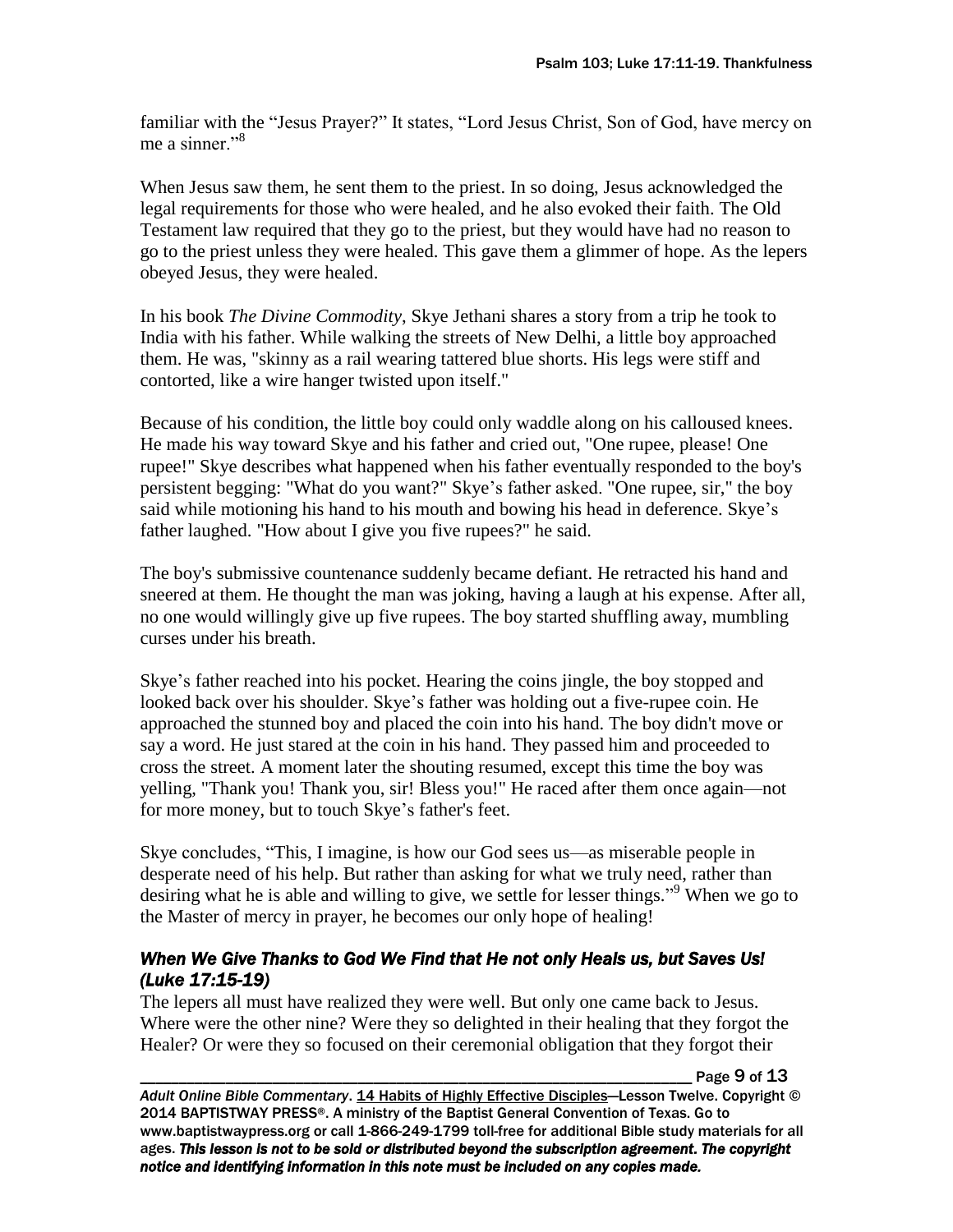spiritual need? Shakespeare wrote in King Lear, "How sharper than a serpent's tooth is a thankless child."

What a sharp contrast we see in the one leper who returned. His words and his actions synchronize in worship. He praised God in a loud voice. Are we rejoicing? Augustine said, "The Christian should be a hallelujah from head to toe."<sup>10</sup> We express this in worship. G. K. Chesterton wrote: It is the highest and holiest of the paradoxes that the man who really knows he cannot pay his debt will be forever paying it... He will be always throwing things away into a bottomless pit of unfathomable thanks."<sup>11</sup>

In the fall of 2000, doctors diagnosed Pastor Ed Dobson with ALS (Lou Gehrig's disease), an incurable and fatal disease. The doctors gave him two-to-five years to live and predicted that he would spend most of that time in a disabled condition. Shortly after he was diagnosed, Ed wanted someone to anoint him with oil and pray for healing. And he wanted someone to pray who really believed in healing.

So Ed invited a friend, a Pentecostal pastor who had regular healing services, to come over and pray for him. Here's how Ed described what happened:

Before he prayed for me he gave me some advice. "Don't become obsessed with getting healed, Ed," he said. "If you get obsessed [with getting healed], you will lose your focus. Get lost in the wonder of God, and who knows what he will do for you." This is some of the best advice I have ever received…Since that night, I've been trying to get—and stay—lost in the wonder of God.<sup>12</sup>

The healed man who returned and threw himself at Jesus' feet reminds us of Naaman the leper. Though he had been skeptical of Elisha's instructions to dip himself in the Jordan River, when he was healed he returned to Elisha to offer a gift of gratitude (2 Kings 5:1- 19).

When was the last time we found ourselves falling face down? As he threw himself down he thanked Jesus. What did the former leper know? Only the Maker could be the Healer. He would rather be with Jesus than be healed. He preferred the Giver to the gift! Now listen to Jesus' words: "Rise and go; your faith has made you **well**" (Luke 17:19).

# *Conclusion*

One reason I love this season of my life at Tallowood is because I have come to know some of the greatest people in the world. For the most part they are simple servants of Christ, unassuming saints – like the servants in Matthew 25 who say, "Lord, when did we serve you?"

One of those servants was a man named Paul Chen. He was born in China. Then Paul became a brilliant Hebrew and Old Testament scholar. He taught at one of our Baptist

Page 10 of 13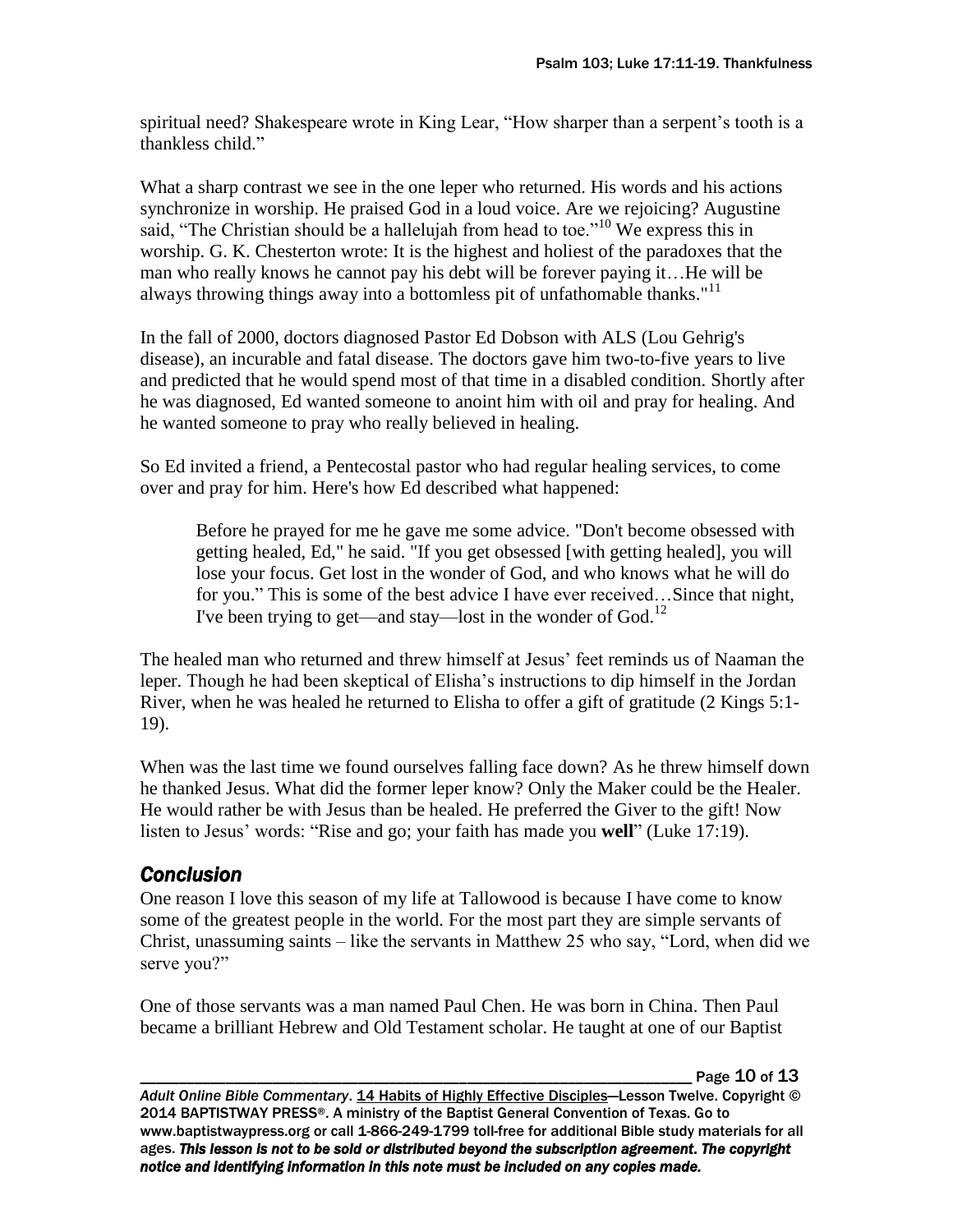universities and then at a Baptist seminary here in town. He and his wife Li-Yang joined our church when we officed up on I-10.

A few years later Paul contracted ALS. He went home to China to search for a cure, because medical treatments here offered no hope. Over a period of six years or so he declined. One day I visited him at his home in Katy. I called him Easter of 2013 – his speech was slow, but he began to quote from the book of Psalms . . . I trembled as I heard him offer his praise.

He said, "I want to do all I can for the Lord. My heart is full of joy and peace. My life is in God's hands. We are grateful to the Lord every day when we wake up. Easter is a great day of celebration: because he lives we will live forever with him. God's word – the Lord is the strength of my heart."

He was never healed here, and in early March of 2014 he went home to be with the Lord. I can hear the Lord say, "Rise up and come home, your faith has made you well" – Paul is healed, but better still he is saved and safe with the Father now.

Is that your story? We are here because Jesus Christ saved our lives. In faith, in simple trust, we cried out 'O Lord," and he gave us brand new lives, so today and every day we just want to say, "Thank you Jesus."

One woman said to Charles Spurgeon as he shared Christ with her, "Oh Mr. Spurgeon if Christ saves me He will never hear the end of it!"<sup>13</sup> Well he won't. Let's start thanking and praising him now.

\_\_\_\_\_\_\_\_\_\_\_\_\_\_\_\_\_\_\_\_\_\_\_\_\_\_\_\_\_\_\_\_\_\_\_\_\_\_\_\_\_\_\_\_\_\_\_\_\_\_\_\_\_\_\_\_\_\_\_\_\_\_\_

### *Meet the Writer: Dr. Duane Brooks*

Dr. Duane Brooks has been the pastor at Tallowood Baptist Church in Houston, TX since 1998. He has been a member of the Texas Baptist Executive Board and the Human Welfare Board of the BGCT. Dr. Brooks is currently Adjunct Professor at Houston Baptist University and serves on the Board of Regents at Baylor University. He holds the Ph.D. from Baylor University.

Duane was called to preach while in middle school in Germany and ordained in Great Falls, Montana. He has served as pastor in four Texas Baptist churches - New Hope Baptist Church in Cedar Park, Williams Creek Baptist Church in Mart, and Pleasant Grove Baptist Church in Rosebud. Duane and his wife, Melanie, have two sons, Graham and Chase, and a daughter, Casey.

Page 11 of 13

Adult Online Bible Commentary. 14 Habits of Highly Effective Disciples—Lesson Twelve. Copyright © 2014 BAPTISTWAY PRESS®. A ministry of the Baptist General Convention of Texas. Go to www.baptistwaypress.org or call 1-866-249-1799 toll-free for additional Bible study materials for all ages. *This lesson is not to be sold or distributed beyond the subscription agreement. The copyright notice and identifying information in this note must be included on any copies made.*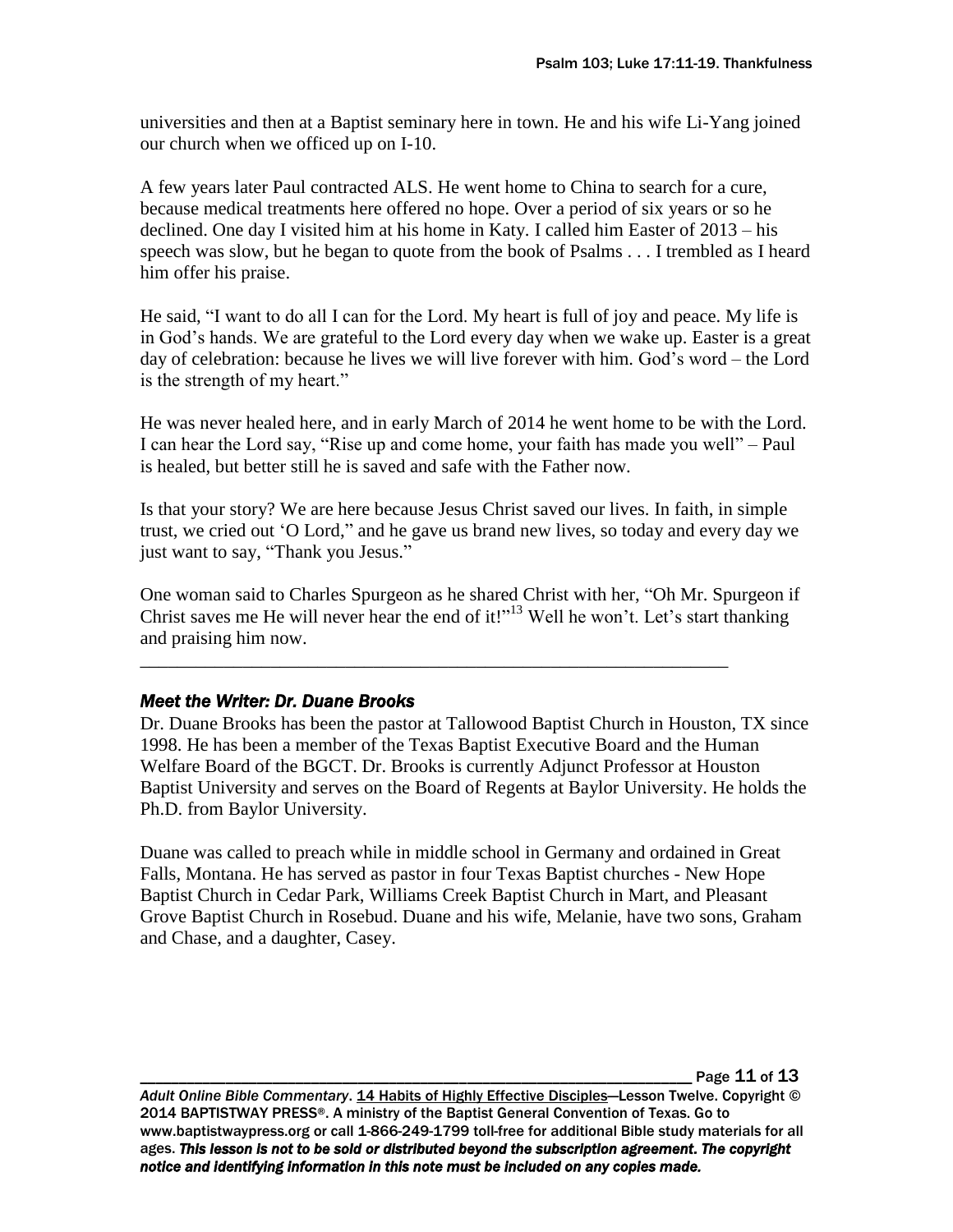## BaptistWay Press®

See [www.baptistwaypress.org](http://www.baptistwaypress.org/) for additional study materials on

*14 Habits of Highly Effective Disciples* 

and more than fifty other Bible studies by BaptistWay Press®, or call 1-866-249-1799 (M-Fri 8:30 a.m.-5:00 p.m. central time).

\_\_\_\_\_\_\_\_\_\_\_\_

Another book by Dr. Brooks,

*This Magnificent Salvation: What Salvation Means in a World Like This*, is also available from BAPTISTWAY PRESS®. The price is only \$7.95 each plus shipping and any applicable taxes.

See [www.baptistwaypress.org](http://www.baptistwaypress.org/) for a free *Teaching Guide* and PowerPoint® presentation for *This Magnificent Salvation: What Salvation Means in a World Like This.*

<sup>1</sup> Robert H. Schuller. *Tough Times Never Last, But Tough People Do!* (New York, NY: Bantam Books, 1984), 219.

 $\overline{a}$ 

2 John R. W. Stott. *Why I am a Christian* (Downers Grove, IL: InterVarsity Press, 2012), 85.

3 Erma Bombeck. *If Life Is a Bowl of Cherries, What Am I Doing in the Pits?* (New York: NY: Ballentine Books, 1971), cover.

4 Jonathan Edwards. *The Life and Character of Jonathan Edwards ... Together with a number of his sermons, etc.*" (The British Library, 1785), 381.

5 John Eldredge. *The Sacred Romance: Drawing Closer to the Heart of God* (Nashville, TN: Thomas Nelson Inc, 2001), 136.

 $6$  Robert Browning, "Rabbi Ben Ezra." [http://www.poetryfoundation.org/poem/173031.](http://www.poetryfoundation.org/poem/173031) Accessed 8/5/14.

Max Lucado. *The Lucado Inspirational Reader*: *Hope and Encouragement for Your Everyday Life-- Six Hours One Friday* (Nasyhille, TN: Thomas Nelson Inc, 2011), 382. <sup>8</sup> [http://oca.org/orthodoxy/the-orthodox-faith/spirituality/prayer-fasting-and-alms](http://oca.org/orthodoxy/the-orthodox-faith/spirituality/prayer-fasting-and-alms-giving/the-jesus-prayer)[giving/the-jesus-prayer.](http://oca.org/orthodoxy/the-orthodox-faith/spirituality/prayer-fasting-and-alms-giving/the-jesus-prayer) Accessed 8/8/14.

9 Skye Jethani. *The Divine Commodity* (Grand Rapids, MI: Zondervan, 2009), 113-14. <sup>10</sup> Gerry Alderink. *Revitalizing Words for Hungry Hearts* ( Xulon Press, 2005), 16.

<sup>11</sup> Dale Ahlquist. *G.K. Chesterton: The Apostle of Common Sense* (San Francisco, CA: Ignatius Press, 2003), 97.

<sup>12</sup> Ed Dobson. *Seeing Through the Fog: Hope When Your World Falls Apart* (Colorado Springs, CO: David C Cook, 2012), 110.

Page 12 of 13

Adult Online Bible Commentary. 14 Habits of Highly Effective Disciples-Lesson Twelve. Copyright © 2014 BAPTISTWAY PRESS®. A ministry of the Baptist General Convention of Texas. Go to www.baptistwaypress.org or call 1-866-249-1799 toll-free for additional Bible study materials for all ages. *This lesson is not to be sold or distributed beyond the subscription agreement. The copyright notice and identifying information in this note must be included on any copies made.*